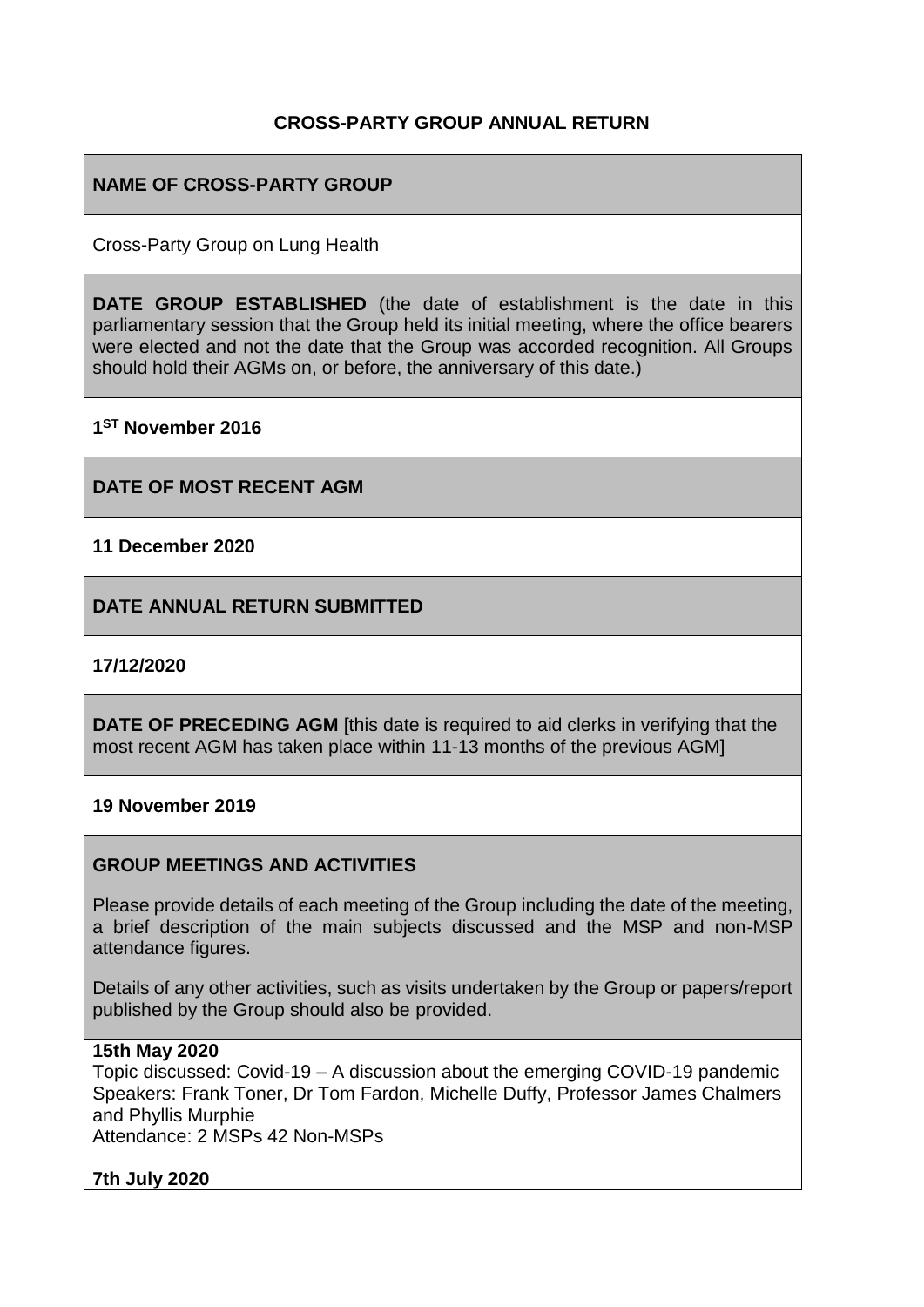Topic discussed: CPG with Professor Jason Leitch – a discussion with the professor regarding staying safe with a lung disease during the COVID-19 pandemic Speakers: Professor Jason Leitch Attendance: 2 MSPs 53 Non-MSPs

#### **21st September 2020**

Topic discussed: Combat COPD – a discussion about tackling the causes of COPD and raising awareness of the disease. Speakers: Professor John C Lockhart and Phyllis Murphie Attendance: 2 MSPs 20 Non-MSPs

#### **20th November 2020**

Topic discussed: Respiratory Care Action Plan for Scotland Update Speakers: Dr Tom Fardon, Respiratory Lead Scottish Access Collaborative Attendance: 2 MSPs 38 Non-MSPs

## **MSP MEMBERS OF THE GROUP**

Please provide names and party designation of all MSP members of the Group.

Emma Harper MSP, SNP

Anas Sarwar MSP, Labour

Mark Ruskell MSP, Green

Alexander Stewart MSP, Scottish Conservative and Unionist

Rachael Hamilton MSP, Scottish Conservative and Unionist

## **NON-MSP MEMBERS OF THE GROUP**

For organisational members please provide only the name of the organisation, it is not necessary to provide the name(s) of individuals who may represent the organisation at meetings of the Group.

| <b>Individuals</b> | <b>Colin Brett</b>                                |
|--------------------|---------------------------------------------------|
|                    | <b>Marion Mackie</b>                              |
|                    | Dr Nicola Roberts                                 |
|                    | Alan Gillen                                       |
|                    | <b>Phyllis Murphie</b>                            |
|                    | Diane Robb                                        |
|                    | Olivia Fulton                                     |
|                    | John Wragg                                        |
|                    | <b>Martin Charters</b>                            |
| Organisations      | Asthma UK and British Lung Foundation Partnership |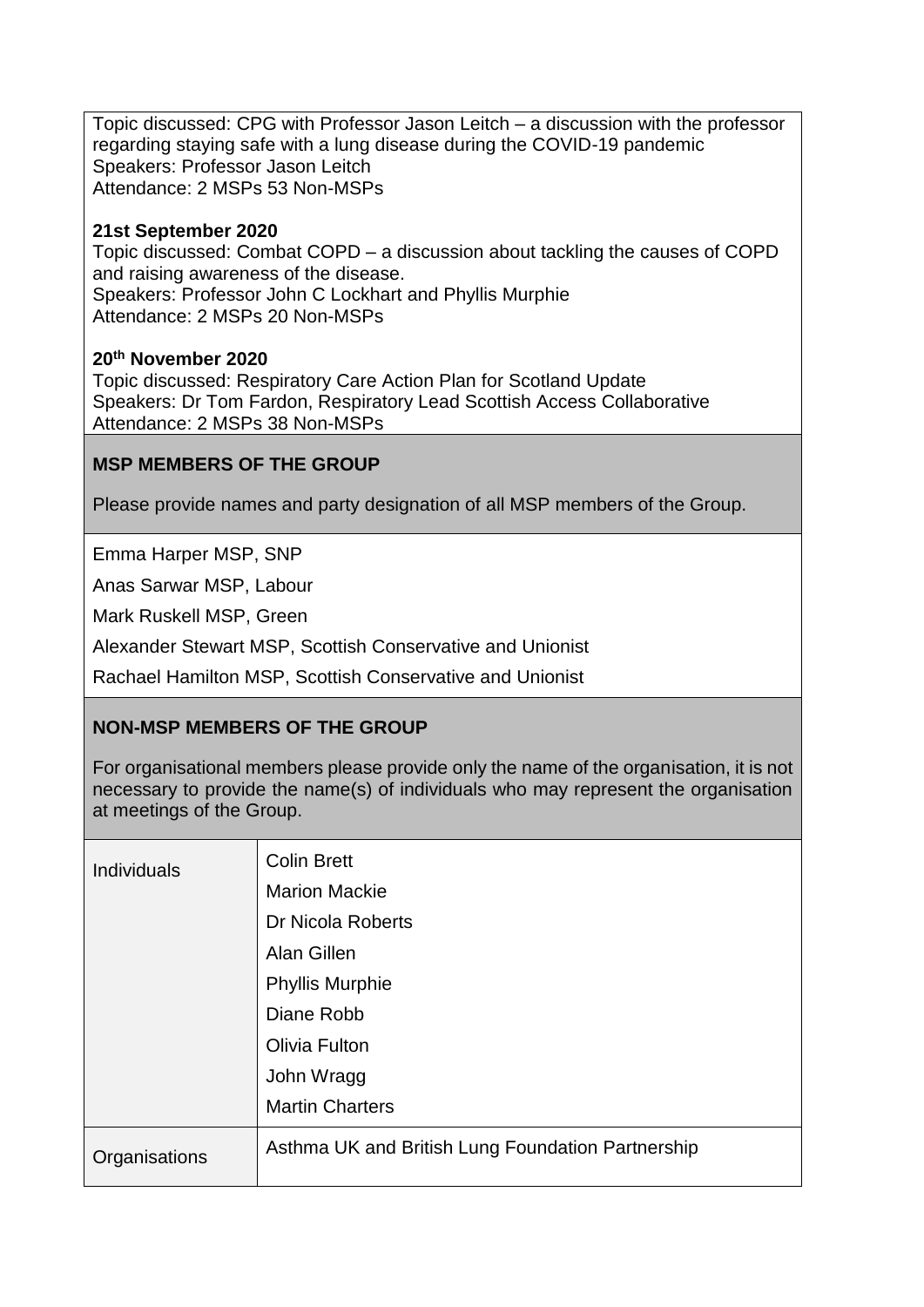| 'Breathtakers' Action for Bronchiectasis                 |
|----------------------------------------------------------|
| <b>ASH Scotland</b>                                      |
| AstraZeneca                                              |
| Boehringer Ingelheim                                     |
| <b>BREATH</b> project                                    |
| Breathe Easy Clackmannanshire (BLF Scotland)             |
| <b>Breathe Easy Kirkcaldy (BLF Scotland)</b>             |
| <b>Bristol Myers Squibb</b>                              |
| Cadham Pharmacy                                          |
| <b>Chest Heart &amp; Stroke Scotland</b>                 |
| Chiesi Ltd                                               |
| Circassia Group PLC                                      |
| <b>Community Pharmacy Scotland</b>                       |
| <b>Dolby Vivisol</b>                                     |
| Golden Jubilee National Hospital                         |
| <b>GSK</b>                                               |
| Home Oxygen Service                                      |
| John MacDougall Mesothelioma Trust                       |
| National Advisory Group for Respiratory Managed Clinical |
| <b>Networks</b>                                          |
| <b>NHS Borders</b>                                       |
| <b>NHS Borders</b>                                       |
| <b>NHS Dumfries and Galloway</b>                         |
| <b>NHS Fife</b>                                          |
| <b>NHS Highlands</b>                                     |
| <b>NHS Lothian</b>                                       |
| PCD Family Support Group Scotland                        |
| <b>Robert Gordon University</b>                          |
| Royal Infirmary Edinburgh                                |
| <b>Scottish Respiratory Nurse Forum (SRNF)</b>           |
| <b>Teva UK Limited</b>                                   |
| The Cheyne Gang                                          |
| University of the West of Scotland                       |
| University of the West of Scotland                       |
| West of Scotland ILD Support Group                       |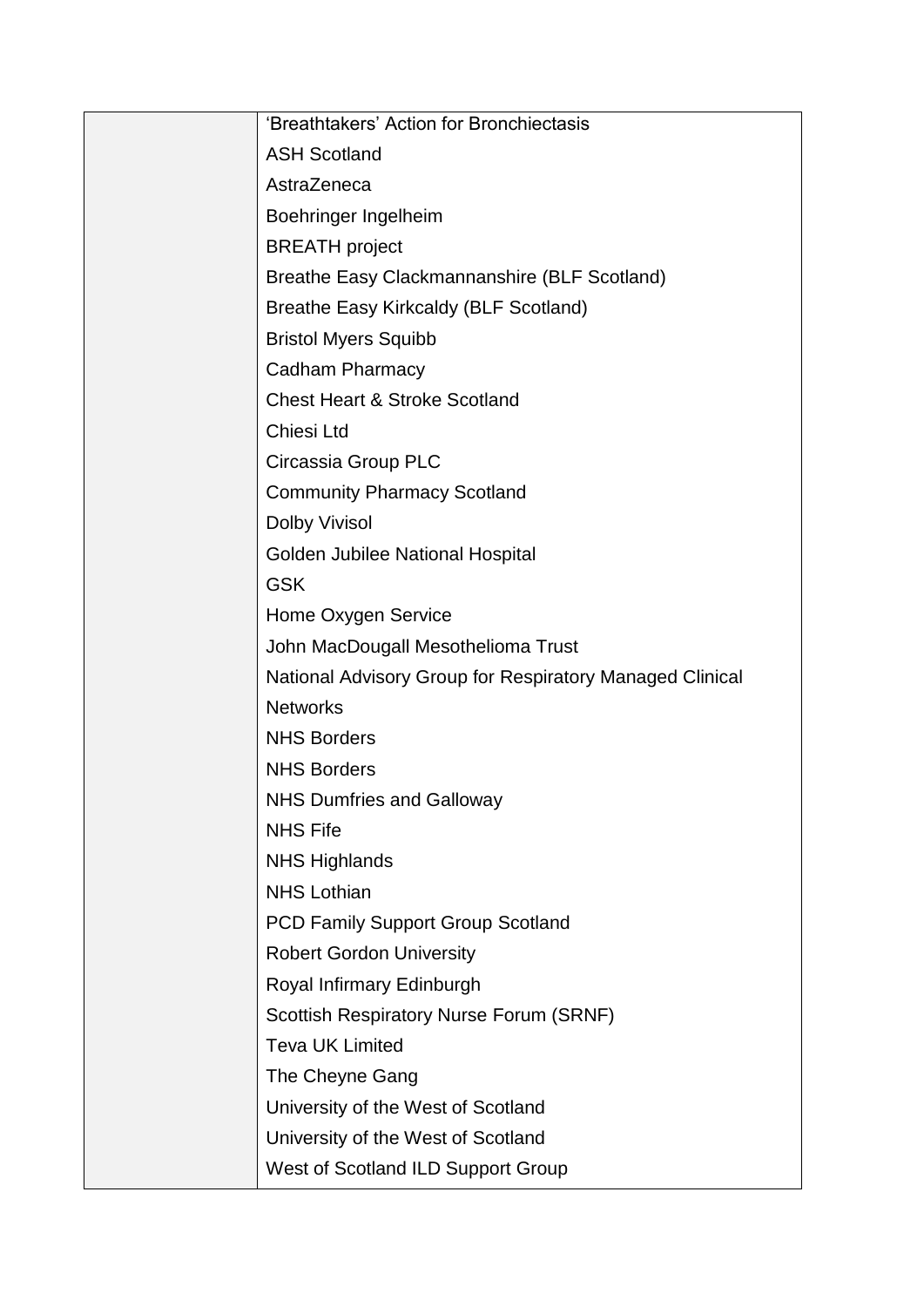# **GROUP OFFICE BEARERS**

Please provide names for all office bearers. The minimum requirement is that two of the office bearers are MSPs and one of these is Convener – beyond this it is a matter for the Group to decide upon the office bearers it wishes to have. It is permissible to have more than one individual elected to each office, for example, co-conveners or multiple deputy conveners.

| Co-Convener            | Emma Harper MSP                                   |
|------------------------|---------------------------------------------------|
| Co-Convener            | <b>Alexander Stewart MSP</b>                      |
| <b>Deputy Convener</b> | <b>Mark Ruskell MSP</b>                           |
| Secretary              | Asthma UK and British Lung Foundation Partnership |
| Treasurer              |                                                   |

## **FINANCIAL BENEFITS OR OTHER BENEFITS RECEIVED BY THE GROUP**

Please provide details of any financial or material benefit(s) received from a single source in a calendar year which has a value, either singly or cumulatively, of more than £500. This includes donations, gifts, hospitality or visits and material assistance such as secretariat support.

Details of material support should include the name of the individual providing support, the value of this support over the year, an estimate of the time spent providing this support and the name of the organisation that this individual is employed by / affiliated to in providing this support.

Groups should provide details of the date on which the benefit was received, the value of the benefit and a brief description of the benefit.

If the Group is not disclosing any financial information please tick the box to confirm that the Group has considered the support received, but concluded it totalled under the threshold for disclosure (£500).  $\checkmark$ 

## **SUBSCRIPTION CHARGED BY THE GROUP**

Please provide details of the amount charged and the purpose for which the subscription is intended to be used.